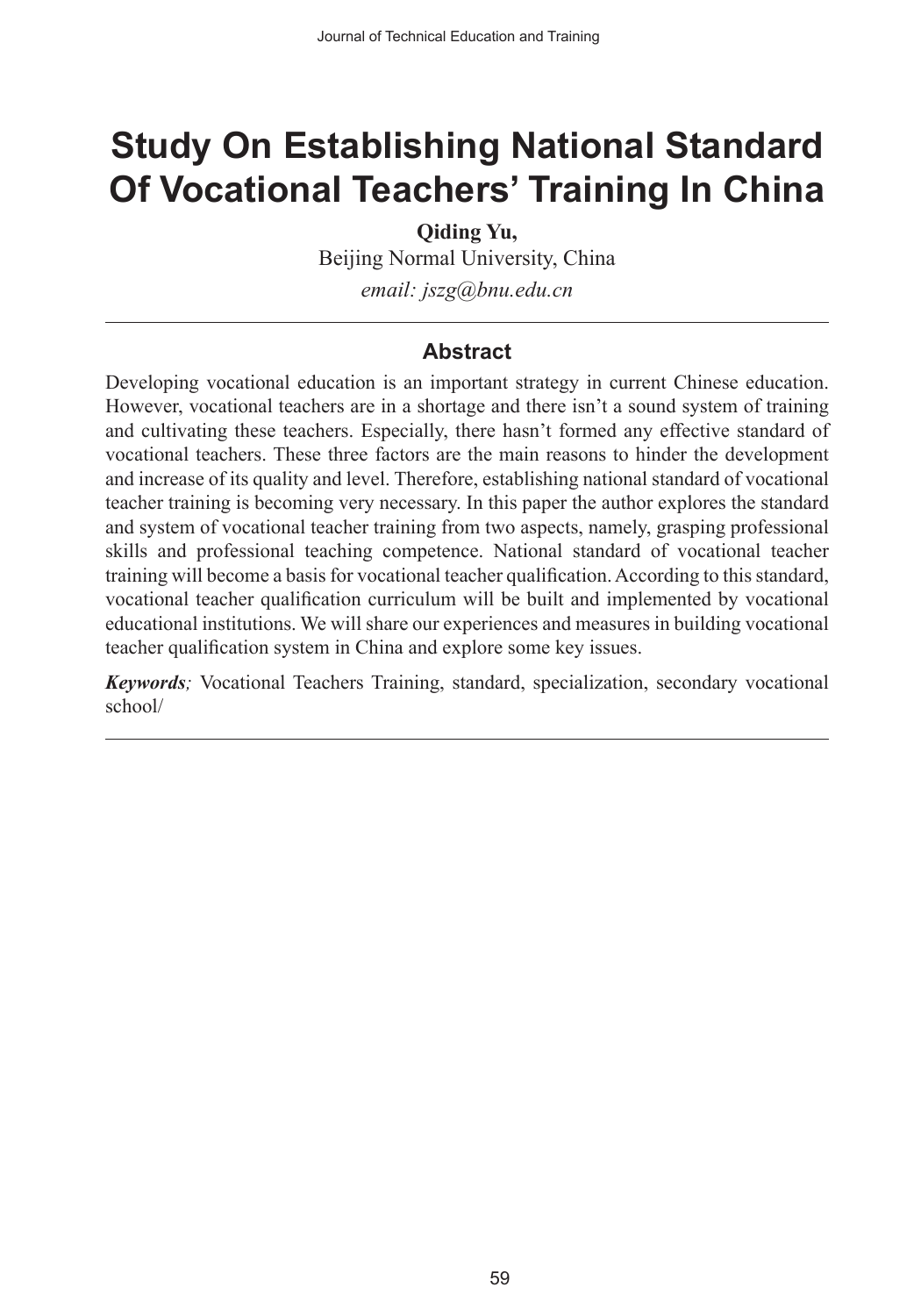## **A. Vocational education and teacher survey in China**

In China, vocational education includes vocational school education and vocation training. Vocational school education is divided into primary, secondary and higher. The primary vocational school whose number is not large is equal to the junior middle school, which is only conducted in some countryside area as a part of the compulsory education. The higher vocational education is equal to 5B in ISCED, as a "more practically oriented and occupationally specific" category in higher education, it has developed very quickly in recent years, but it doesn't have clear distinction with the general higher education. This article introduces only the secondary vocational school, which mainly recruits the junior middle school graduates who has finished 9-year compulsory education. The educational span is usually three years at school and the curriculums include the literacy lesson the same with the general high school and the specific professional curriculums. At school the students carry on the specialized practice in the last year. Meanwhile, the teachers are also divided into three kinds: literacy teachers, professional teachers and cooperating teachers. The literacy teachers' teaching jobs are nearly the same as the teachers in high school. And the number of the specially appointed cooperating teachers is very small at present so the working staff in the practice place conducts most of the jobs, therefore, this article only involves the professional teachers' training.

## **B. The source of vocational school's teachers**

China had the pedagogical activities with the writing records more than 3000 years ago, so teaching as a vocation is glorious with long history. But in the long ancient times, as a teacher there weren't any strict professional standards. Generally speaking, as long as a man had not-so-bad character with certain knowledge and skills, he could be a teacher at that time. Moreover, there weren't any organizations and systems cultivating and training teachers either.

In the second half of the 19th century, the western education came to China. In 1897, the earliest Normal school appeared in China. It was in 1904 that China began to adopt the modern school educational system in which the general education including the university, the middle school and the primary school ran parallel with the vocational school and the Normal school. Normal school's duty is to train the teachers for general primary schools, middle schools and the kindergarten. However, there were no special training organizations and ways for the vocational school teachers and its source is the following:

The first kind was the related specialized graduates from College, which is still the main source of the secondary vocational school at present. They had good specialized competence levels, but lacked not only the knowledge and training in instruction and teaching, but also the occupational experience. The second was the vocational school graduates, whose professional skills were very good and fit this school specialized teaching even better than the university graduates, but whose diplomas were somewhat low, with further study to get the teacher qualifications. The third was the enterprise's technician or staff as the teachers, who had both professional skill and experiences, but lacked the knowledge and training in instruction and teaching, together with the teachers' qualification problem. The fourth was Normal school graduates or the vocational school's literacy teachers as the related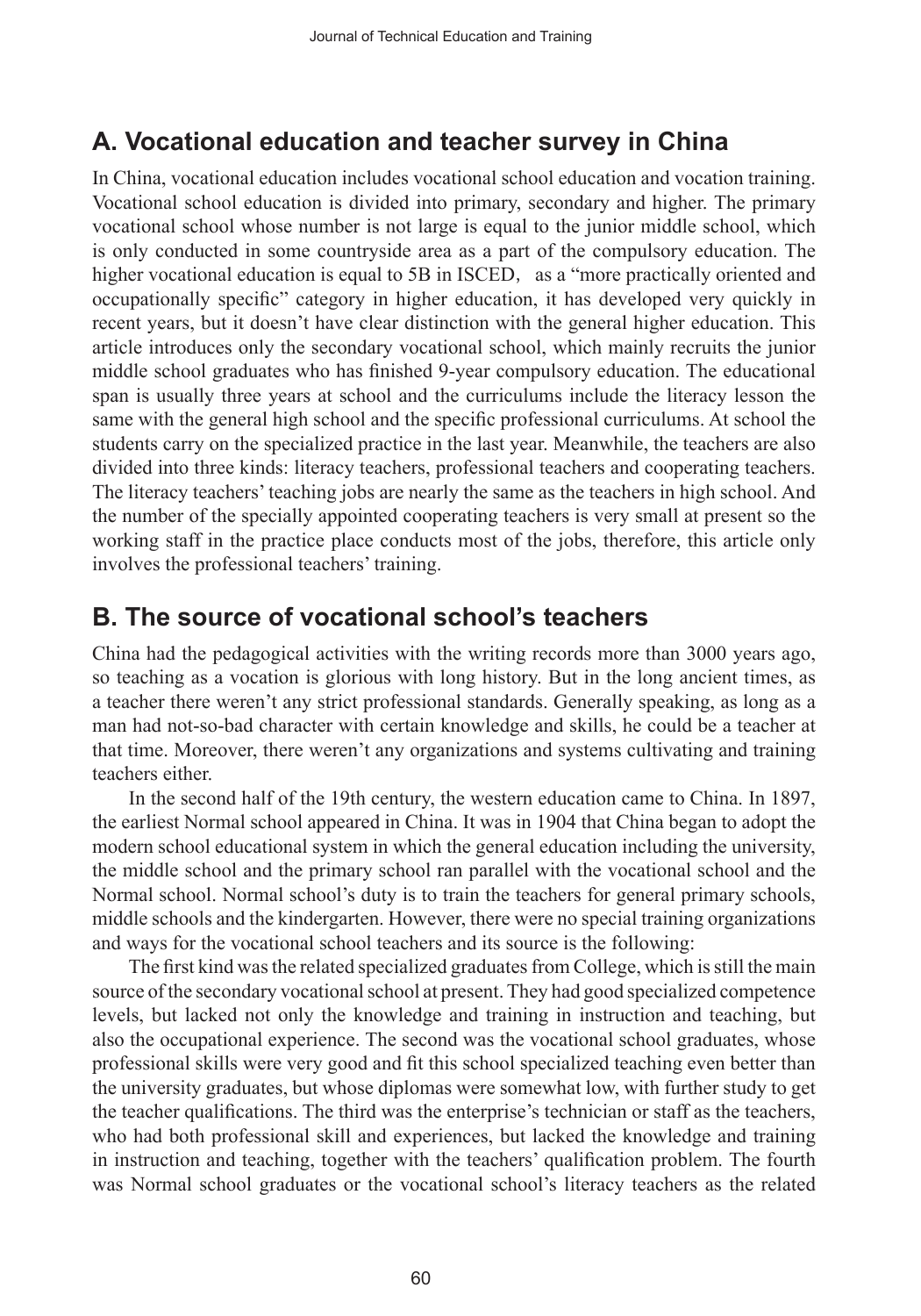professional teachers from transference, who had the knowledge and training in instruction and teaching, but were supposed to take advanced courses in the professional field. It is obvious that any kind of source has its flaw.

#### **1. Teacher cultivating and training in vocational school**

Since teachers in ordinary schools can be trained by teacher education system, the teacher training of vocational schools can also follow the example. In this line of thought, the administrative departments of education of the government have promoted more than ten Vocational and Technical Teachers Colleges since 1980s. For the merger and other reasons, now there are only 8 independent Vocational and Technical Teachers Colleges left. But there are some other Vocational Education Training Institutes subordinate to certain higher schools are also training teachers for vocational education.

Compared with 195 independent higher teacher schools, vocational institutes can hardly meet the needs of training vocational education teachers. Vocational education includes 13 main categories, more than 270 majors without the increasing new ones, while the much fewer majors in general teacher education can cover a full course of primary and secondary school. So it is impossible to train vocational school teachers, which covers all professional areas only by holding vocational normal college and universities. Therefore, the governmental departments of education began to focus on the retraining of in-service teachers. More than 60 state-level training bases and a number of provincial-level training bases have been set in higher schools, secondary vocational schools and some large enterprises from the late 1990s to the present. Each training base could set up the relative majors of training secondary vocational school teachers according to their own advantages, and in a whole, these majors cover the main majors of the vocational education. Notable effects have been achieved in these teacher-training bases by making full use of all the school resources and taking flexible training means. However, teacher training bases are not schools, the constructions (such as teachers, school buildings, curricula, teaching materials, laboratories and practice facilities, etc.) are not in good supply, so the bases can carry out special in-service teacher training only in a targeted manner due to the unqualified conditions. In fact, there is still no specific and effective way of cultivating secondary vocational school teachers to the present day.

#### **2. Teachers' qualification for vocational school**

In China, teachers' qualification has been prescribed in the *Law for Teachers* promulgated since 1993, in which the main points are the educational diplomas and the abilities of education and teaching. Secondary vocational teachers and high school teachers all "are supposed to have the diplomas above or of graduates from higher teacher schools or other universities. At present, all graduates of teacher colleges can directly get the appropriate teaching qualifications. But the graduates of non-teacher diplomas who want to apply for teacher qualifications must pass the test on education and teaching abilities, which includes written test, interview and teaching trial.(attempt to teach).As the prescript in *the regulations of teachers' qualification*, "high school teacher qualification and secondary vocational school teacher qualification have the same effect, so there is no specific requirement for secondary vocational teachers. However, the courses that the graduates of general teacher colleges studied are relative to general middle school curriculum.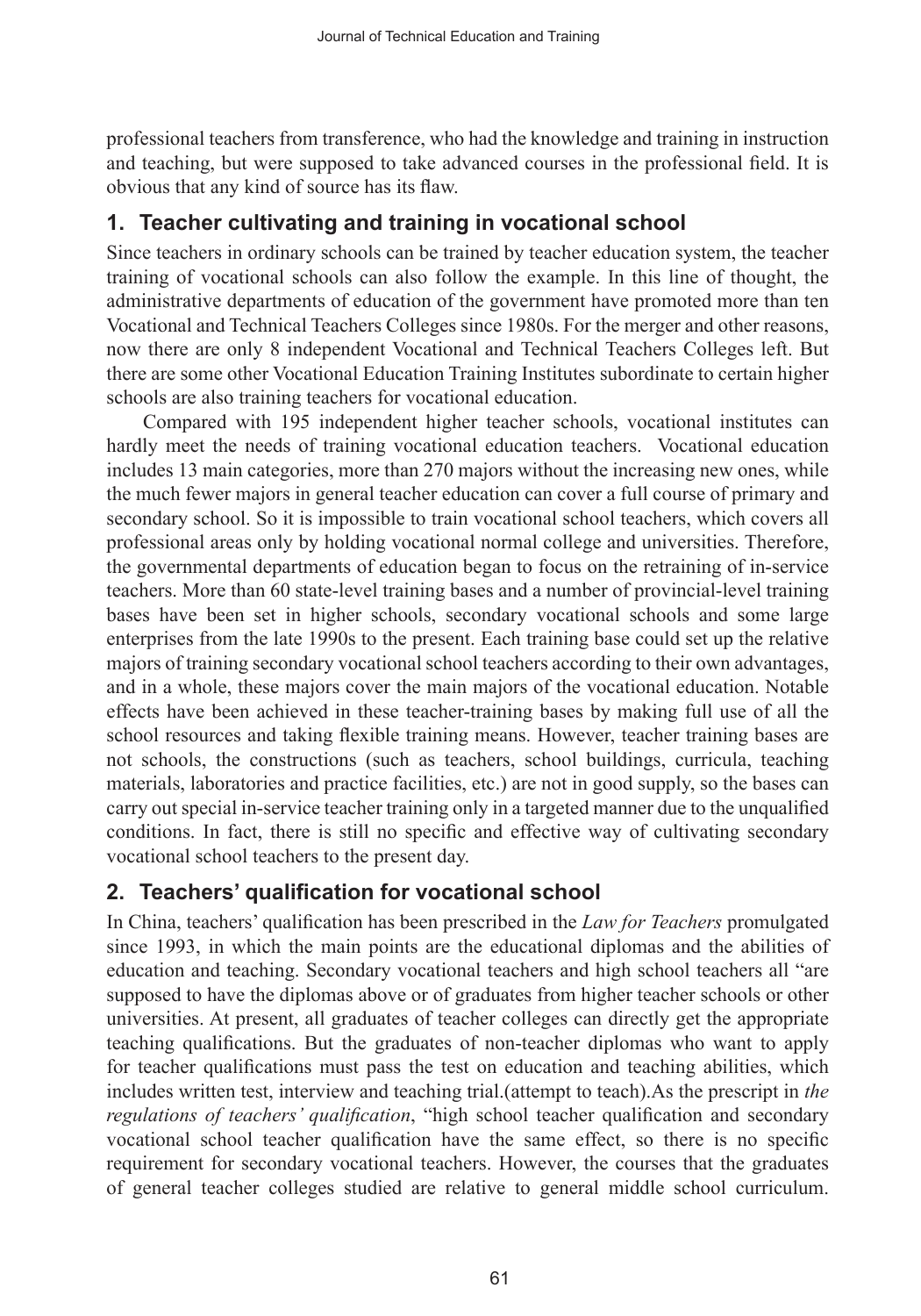That is not correspond with what was set in secondary vocational schools. And owing to the different kinds of teachers' qualification test systems, the higher school graduates whose majors are coincidence with the curriculum of secondary vocational schools most take an examination on pedagogy and psychology, which were not directly related to the vocational education. Overall, no specific requirements and standards for the secondary vocational school teachers make the vocational teacher training lack rigid standards and evidence. It is not conducive to promoting the professional development of the secondary vocational teachers, and also the important reason of constraining the quality and level of the vocational education.

### **3. Two fields of the specialization of the secondary vocational teachers**

Vocational education is aimed at training and cultivating workers with professional knowledge and skills who are engaged in certain specific job, which requires teachers must have the relevant professional knowledge and skills. This is also a basic condition for the vocational school teachers to undertake teaching tasks.

Unlike the general professional and technical workers, the main purpose of the vocational teachers to master professional skills is not for the practice, but for teaching the students. In order to facilitate the students to learn better, the teachers must also analyze the characteristics of students and master the principles and methods on education and teaching. So professional skills and teaching ability compose the two fields of the specialization of the secondary vocational teachers

Generally speaking, the higher the educational levels of the students are, the higher professional skills of the teachers are required. For example, for higher schoolteachers, the teaching method is not the focus as students' higher ability to accept more new things, but it cannot still be ignored, because a high-level expert or scholar is not necessarily a good teacher.

 For the primary school teachers, the keys which can determine the effectiveness of teaching are the mastery and reasonable use of teaching methods in stead of the possession of too much professional knowledge. But for the secondary vocational teachers, professional knowledge and teaching abilities are at the same important position. Because the students in vocational schools are generally had poor academic performance in the stage of basic education. They have not only lower abilities to understand, but also psychological feelings of fearing and boring of learning. There are also some students with bad behaviors. All of these make teachers' teaching abilities even more important.

Although we can set up a lot of ideal goals and programs on the specialization for the teachers, it is impossible to require all teachers are at the same level because of their own personalities, capacities to development and their educational level. It is unrealistic, and it is also unnecessary. But the basic standards and requirements must be guaranteed. We should set the corresponding standards to ensure the teachers fit the position according to the vocational education training objectives and tasks. The standards are all teachers must meet, and also the embodiment of the teachers' qualifications, which should be accessed mainly by pre-service training and the training targeted to in-service teachers who have not meet the standards. On this basis, we should set the corresponding standards of the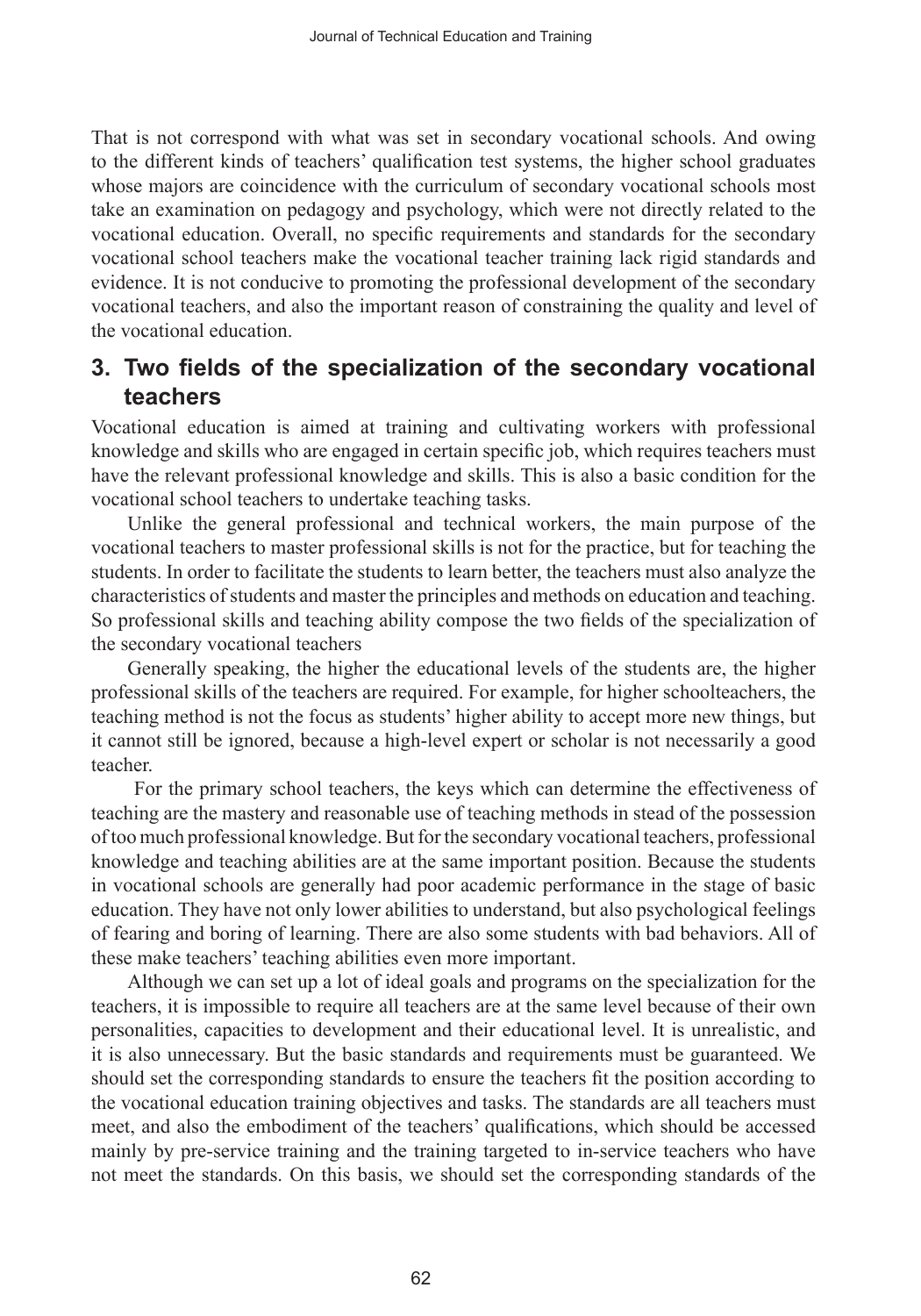professional development for teachers according to the principal of better education, and hold various types of teacher trainings to help as many teachers as possible achieve professional development rapidly and effectively. This article only discusses basic standards and requirements.

## **C. The First Standard of the Specialization for Secondary Vocational Teachers: Professional field**

The basic requirements for the secondary vocational teacher in the professional skills should be familiar with the professional subject matter content, and master the professional knowledge and operating skills directly related to the curriculum content, and also should be aware of the production situations of corresponding enterprises and professional tasks.

On the one hand, higher school graduates of relative professional majors generally have enough professional knowledge. But there is a wide gap between the operational skills and practice in different higher school graduates. As a result, setting up the professional standards for the teachers in secondary vocational schools and implementing the appropriate assessment can promote the improvement of teaching and enhancing the use of skills and practical work training.

On the other hand, the principles for teachers in the professional and technical requirements should be appropriate and sufficient. For example, training objectives for students are the intermediate technicians, so teachers do not necessarily need to meet senior skilled workers over the technical level. The duty of the teachers is to enable students to achieve the required level of skills. It is not surprising that the teacher's skill level may be lower than some outstanding students, for example, the lower competitive level of a coach cannot prevent him from cultivating outstanding athletes. The key point lies in training methods. So do the teachers. Especially the purpose of professional training, including business practice, of in-service teachers, is to teach better, even the task of enhancing the teachers' level of profession is also included.

## **D. The Second Standard of the Specialization for Secondary Vocational Teachers: Teaching Field**

The training task for the secondary vocational school teachers in the professional field can be completed basically by the higher school education, but the teachers' teaching skills must be obtained through special curriculums and organizations. The traditional curriculums in Normal school are usually made up of pedagogy, psychology, teaching methods for the given curriculums and educational practice. Recent years' educational reforms attempt to break the previous disciplinary frames so that the curriculums can be developed from the angle of job analysis according to the practical needs of the teachers' responsibilities, duties and teaching jobs. The educational administrative departments have been summarizing the teaching reform experiences from different regions and are drawing up the curriculum standards for the teachers in primary and secondary as well as kindergarten in order that the standards can be regarded as the basis of curriculum development and implementation for the national teacher education institutions. The curriculum standards don't involve the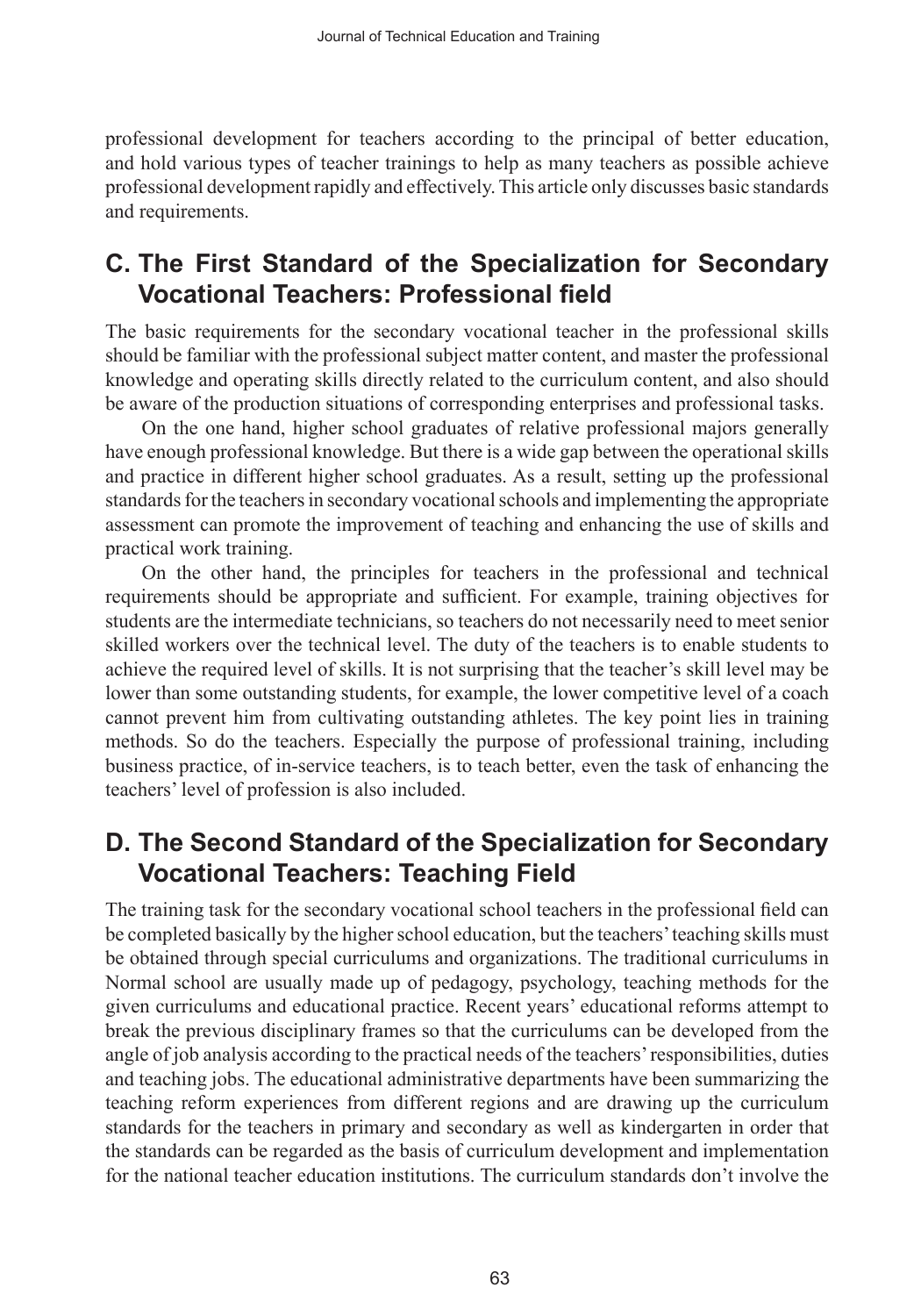professional field of the discipline, but focus on the instructional and teaching skills, and set forth the concrete norm requirements.

We also set out to deliberate the training standard for the secondary teachers. Here I want to introduce the Sino-Australian cooperation research project "the competence standard for the secondary teachers", which has been trying out in Chongqing, and the achievement is very prominent. The project involves primary, intermediate, high-level three ranks, in which competence requests progressively. Here I only introduce the primary, whose bare bone is constituted of 9 ability units:

1. Professional Ethics and Conduct

- 1. Model professional and ethical behavior
- 1.2 Teach professional ethics
- 2. Industry Liaison
- 2.1 Conduct industry liaison
- 2.2 Provide training services for industry
- 3.Curriculum Design
	- 3.1 Design and develop teaching and learning programs.
	- 3.2 Design and develop teaching / learning materials
	- 3.3 Review and evaluate teaching and learning programs

4. Teaching and Learning organization and Conduct

- 4.1 Plan training sessions
- 4.2 Organize and deliver teaching and learning activities
- 4.3 Evaluate teaching effectiveness
- 5.Assessment
- 5.1 Plan and organize assessment activities
- 5.2 Develop assessment tools
- 5.3 Conduct assessment
- 6. Communications and Cooperation
	- 6.1 Communicate effectively with students and peers
	- 6.2 Work effectively in a team
- 7. Occupational Health and Safety
	- 7.1 Ensure a safe teaching and learning environment
	- 7.2 Conduct Occupational Health and Safety Education
- 8. Services to Students and Welfare Management
	- 8.1 Manage students in the teaching and learning environment
	- 8.2 Provide vocational guidance service
- 9. Professional Development
	- 9.1 Improve professional knowledge and practice
	- 9.2 Research teaching practice

The teaching competence test standard for the secondary vocational teachers drawn up by the national teachers' qualification authenticating and directing center is only a draft a present. Although it isn't a training standard, it will be sure to become a fundamental basis for the teachers' pre-service because it will be used for the teachers' qualification authenticating. The draft lists the written examination and the interview standard separately. On the one hand, the written examination standard's frame involves professional ethics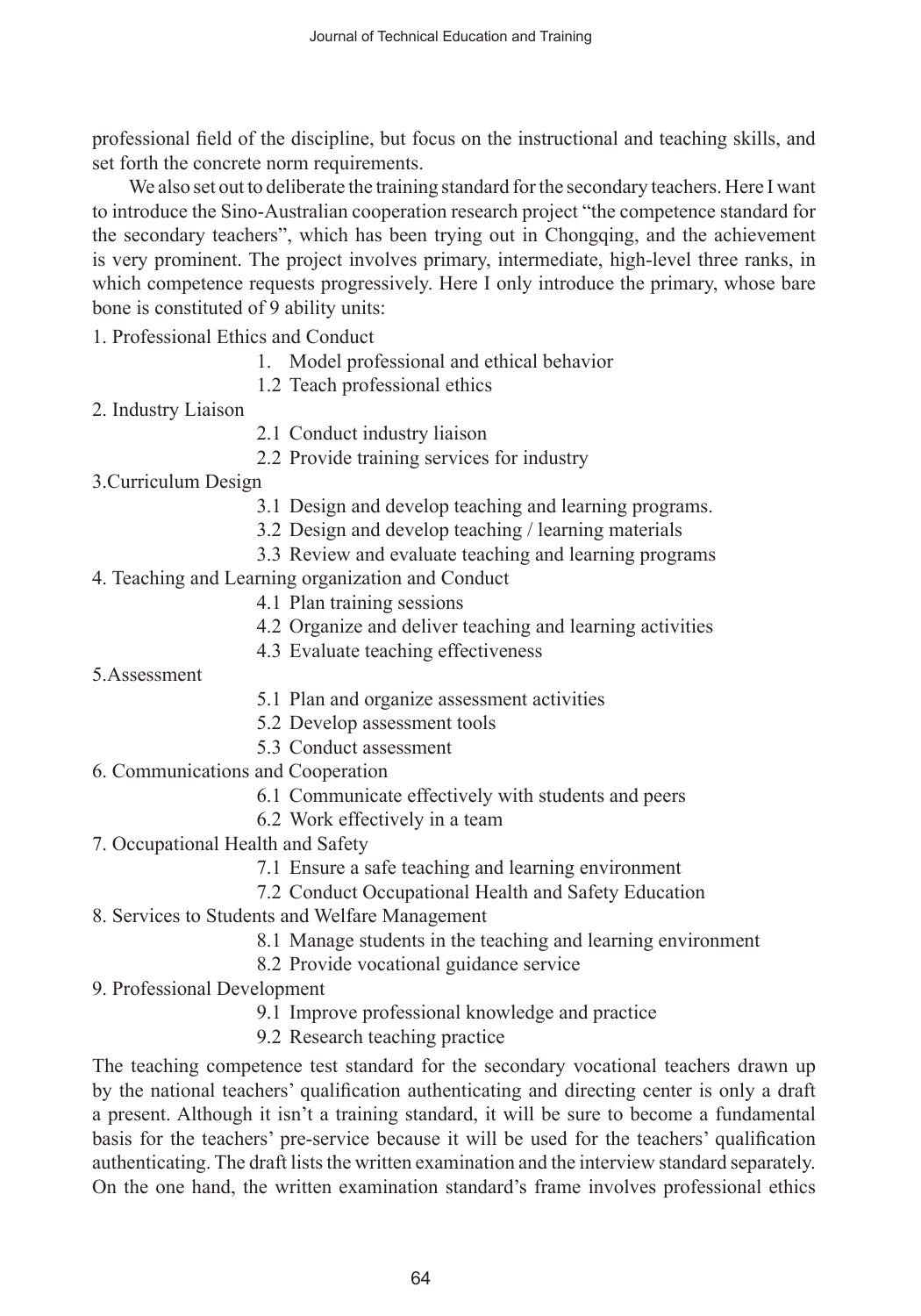(including laws and regulations), educational ideas, the disciplinary specialized knowledge and skills, the practical knowledge of education, the modern overlapping technology and so on. On the other hand, the interview frame involves communication ability, practical operation ability, teaching design ability, teaching monitoring and reconsideration ability as well as body and mind, correct manners and so on,

The frames are different, but the basic contents tally roughly. I think there are two main flaws. First, the attention to the vocational education's characteristic is not paid enough as its frame is designed according to the pedagogical model. Although teaching as a job has a number of common requests, the specialization of the vocational school teachers must show the vocational characteristic, such as the mastery of the principle of the vocational education, the teaching method of the given major, learning about the students' characteristic in the vocational school. The students are generally weak in the literacy, reluctant to study, with all kinds of behavior problems so the teachers must be able to stimulate the students to study and to make them get enough confidence.

Next, it is much too idealized. Some standards stem from the comprehensive requests of the disciplinary education, for example, the thorough understanding the history of the educational development as well as the present situation can be used in teachers' practical work, but must be mastered by no means. Some standards are impossible to achieve for all the teachers, especially for the green hands. For example, only with enough teaching experiences can the requests of curriculum development and self-assessment, the abilities to control the class and carry on the research and so on, be achieved.

# **E. Conclusion**

The educational scale is very large in China. As for the secondary vocational education it is a field that develops vigorously and officially at present. The number of the students at school is over 20,000,000, approximately equal to the number of the students in high school. Meanwhile, the number of the teachers is nearly 1,000,000, so the training mission will be very heavy. China is such a large country that different places have different educational levels, for example, the teachers' sources, the training levels and the implementing conditions are so different that it is very necessary for the national standard to regulate and direct them.

First, the national teacher training standard must guarantee its authority, if there is no comprehensive execution system, no law and regulation to safeguard, it will be meaningless to formulate the national standard

Next, the national standard must be able to put into practice. Given the fact that the regional developments are not balanced, the national standard cannot be formulated excessively high. If many places are not able to achieve the standard because of their present condition, the national standard may lose its significance. But we cannot make one concession after another, as for the teacher training, the standard is not only a power, but also a pressure. Formulating the national teacher-training standard is supposed to start with the teachers' entrance, to link up with the teachers' qualification. The standard is supposed to be able to guarantee that the teacher can get fundamental knowledge, skills and methods to undertake the vocational education and teaching job.